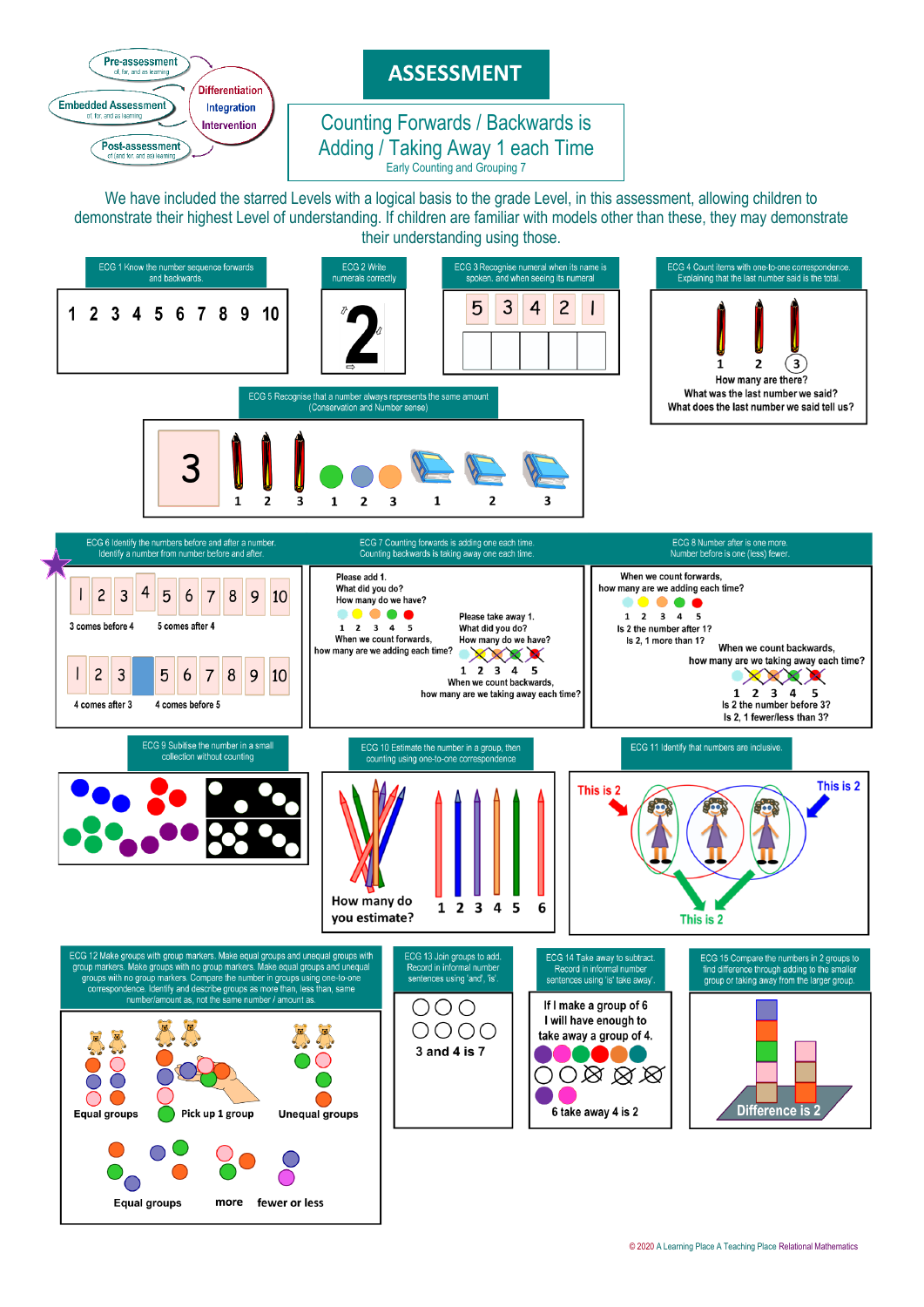## **PRE - ASSESSMENT**

Select the number that allows you to demonstrate your highest understanding.